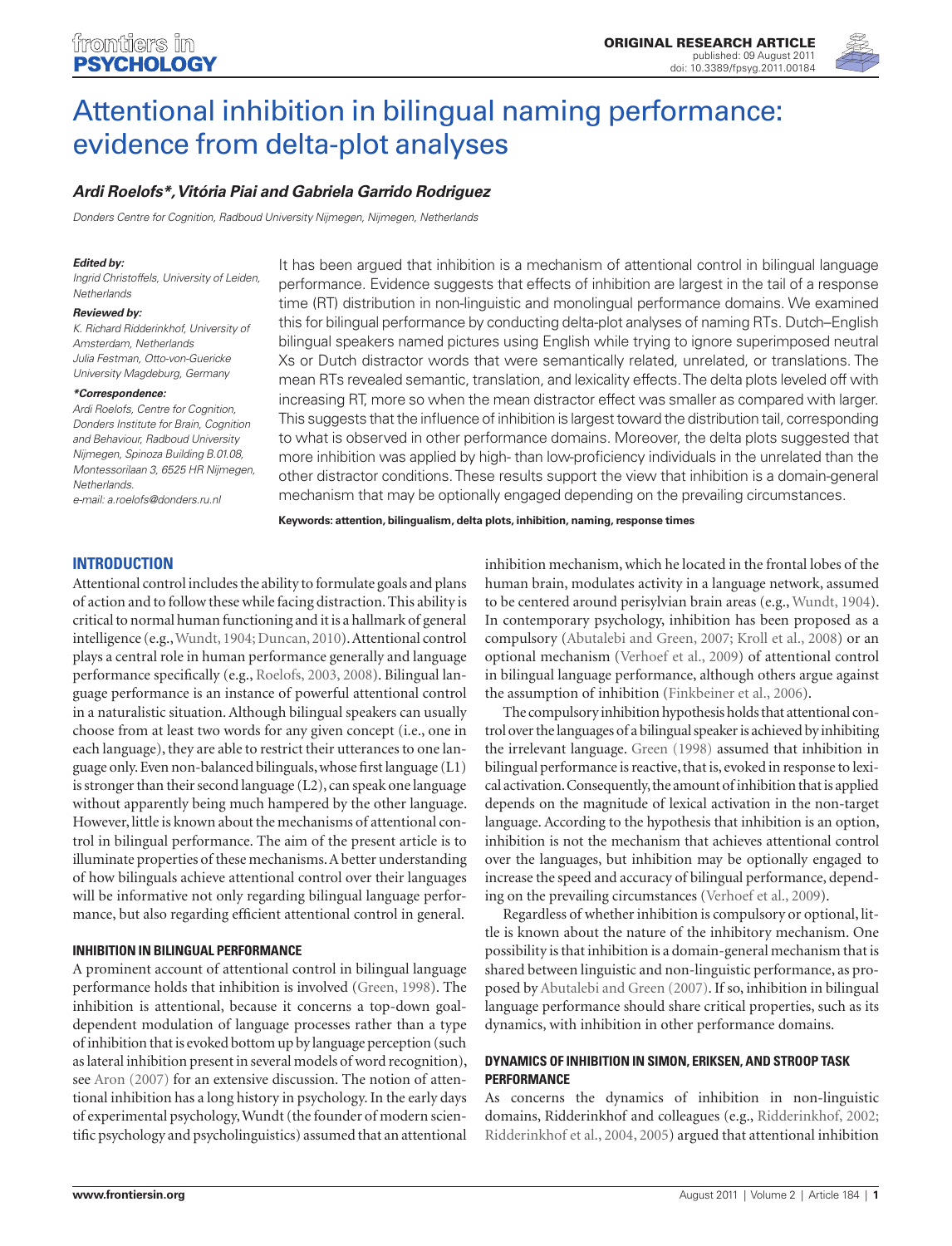takes time to build up. Typically, in a situation with targets and distractors, interference from the distractors increases monotonically with response time (RT). Inhibition can decrease interference, but because inhibition is reactive and builds up slowly, its effects will be stronger for longer RTs. Consequently, effects of differential inhibition should be largest toward the tail of an RT distribution.

To assess the effect of differential inhibition, Ridderinkhof et al. (2004, 2005) constructed delta plots, which map out distractor condition differences as a function of RT. Delta plots prototypically have a positive slope, reflecting that the effect of an experimental factor tends to increase as a function of RT (cf. Luce, 1986). That is, the magnitude of factor effects tends to be larger for long than short RTs. However, if conditions differ in the amount of inhibition that is applied, a difference in RT between conditions should not increase linearly as a function of RT, but instead level off and become reduced for slow responses. If larger inhibition results in a more pronounced reduction of condition effects in slow responses, then the leveling off of the delta plot should be more pronounced in conditions that involve more inhibition. That is, the flattening of the delta plot should be more pronounced in experimental conditions that require more stringent inhibition compared to conditions that are less demanding.

**Figure 1** illustrates the delta-plot logic. Suppose an experiment includes two conditions, one with conflict (red line) and one without conflict (green line). The left-hand panel of **Figure 1** illustrates the cumulative distributions of the two conditions by plotting the mean RT for each condition per quintile. The horizontal difference between the two distributions represents the difference in interference between the conditions. Typically, interference increases with RT. That is, the difference between the two curves becomes larger for higher quintiles. The right-hand panel of **Figure 1** shows the corresponding delta plots, which plot these condition differences per quintile against the mean of the two conditions for the corresponding quintile. The upper curve shows the situation when

no inhibition is applied to resolve the conflict: The interference becomes larger with increasing quintile. The middle curve shows that with weak inhibition, the interference decreases and the difference in RT between the two conditions becomes smaller. However, because inhibition is reactive and builds up slowly, its effect is stronger for longer RTs. Interference will therefore tend to level off for the higher quintiles of the delta plot. The lower curve shows that strong inhibition will decrease the interference further, which may even yield negative slopes for the segments connecting the higher quintiles (e.g., segment q4–5 connecting quintiles 4 and 5). To conclude, differences in delta plots index differences in the amount of inhibition that is applied in experimental conditions.

Ridderinkhof and colleagues (Ridderinkhof, 2002; Ridderinkhof et al., 2005) provided evidence from RT distributional analyses of non-linguistic Simon and Eriksen task performance that delta plots leveled off more with increased inhibition (for reviews, see Proctor et al., 2011; Van den Wildenberg et al., 2011). In the Simon task, participants indicate the identity of a left or right stimulus by pressing a left or right button, whereby the left–right position of the stimulus on a trial can be congruent (e.g., left stimulus requiring a left button press) or incongruent (e.g., left stimulus requiring a right button press). RTs are typically longer on incongruent than congruent trials, called the Simon effect. Ridderinkhof (2002) observed that delta plots leveled off more in participants with relatively small Simon effects (presumed to reflect strong inhibition) than in participants with relatively large Simon effects (presumed to reflect weaker inhibition). In an arrow version of the Eriksen task, participants have to indicate the identity of a left- or rightpointing target arrow flanked by incongruent or congruent distractor arrows on each side (e.g., >><>> or <<<<<, respectively). RTs are typically longer on incongruent than congruent trials, called the Eriksen flanker effect. Ridderinkhof et al. (2005) observed that the leveling off of the delta plot for the Eriksen flanker effect was more pronounced for normal participants than for participants

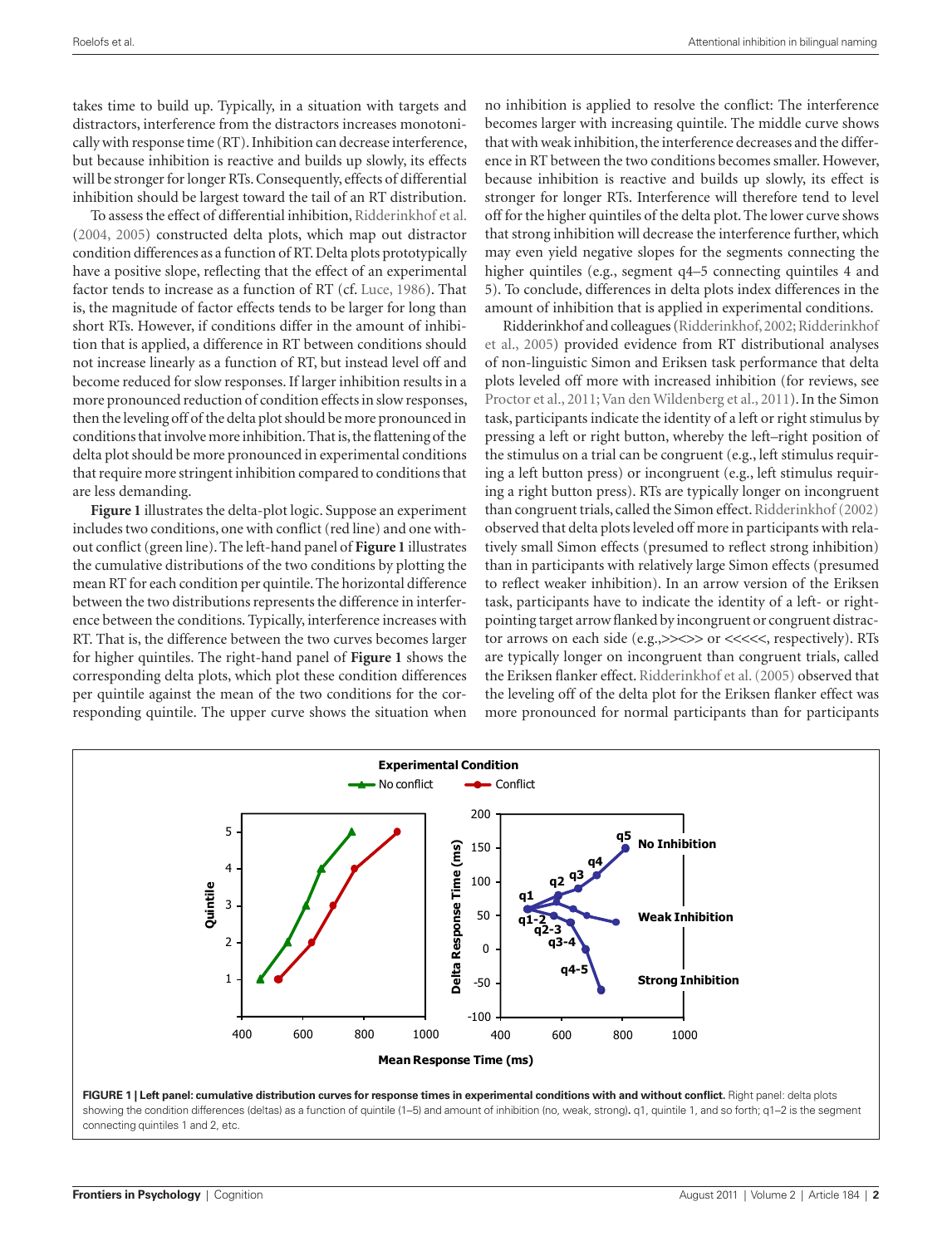diagnosed with ADHD, which were assumed to have an inhibition deficit. The results from the distributional analyses of RTs in Simon and Eriksen task performance support the claim of Ridderinkhof and colleagues that inhibition takes time to develop during a trial in non-linguistic domains.

Similar results have been obtained in monolingual Stroop task performance. In the color–word Stroop task, individuals name the ink color of printed congruent or incongruent color words (e.g., the words GREEN or RED in green color; say "green") or neutral Xs. Mean RT is typically longer on incongruent than neutral trials, and often shorter on congruent than neutral trials. In performing delta-plot analyses on Stroop color naming RTs, Bub et al. (2006) obtained evidence that younger children (7–9 years) engage in stronger inhibition than older children (9–11 years), indicating that inhibition may also be engaged in non-linguistic domains. Moreover, delta-plot analyses of RTs in a manual version of the Stroop task by Sharma et al. (2010) revealed that the presence of a passively observing confederate during task performance leads to stronger inhibition as compared with the absence of a confederate. This influence of social context was observed when the preparation interval between consecutive Stroop stimuli was long (1000 ms), but not when the interval was short (32 ms). These results suggest that Stroop task performance may engage an inhibition mechanism, whose effects build up slowly, in line with the observations of Ridderinkhof et al. (2004, 2005). The effect of social context (Sharma et al., 2010) suggests that inhibition is an optional rather than compulsory mechanism.

Forstmann et al. (2008a) observed a strong link between individual differences in delta-plot parameters for Simon task performance and activity in right inferior frontal cortex (see Aron et al., 2004, for a review of the imaging literature localizing inhibition to right inferior frontal cortex). Moreover, when individual RT distribution parameters were used to classify subgroups of good and poor inhibitors based on a median split of the slowest segment of the delta plots, it was observed that individuals with better inhibition abilities showed higher brain connectivity values for white matter tracts in right inferior frontal cortex than poorer inhibitors. These results corroborate the assumption that delta plots reflect the operation of an attentional inhibition mechanism whose influence builds up slowly and is implemented in right inferior frontal cortex (see also Forstmann et al., 2008b), in line with Wundt's (1904) suggestion.

# **Dynamics of inhibition in bilingual picture naming**

Evidence that attentional inhibition builds up slowly in bilingual language performance was provided by Verhoef et al. (2009). They measured event-related electrical brain potentials (ERPs) while Dutch–English bilingual participants named pictures in their first or second language, whereby the naming language on consecutive trials could be the same or different. The target language was indicated by a cue that preceded the picture by a short (500 ms) or long (1250 ms) preparation interval. In the ERPs time-locked to the picture onset, Verhoef et al. (2009) observed a right-lateralized N2 effect, which was argued to reflect activity in right inferior frontal cortex and to index inhibition. The N2 magnitude was modulated by the size of the preparation interval (larger N2 for long than short intervals) but not by language (L1 vs. L2) or language switching. So, the experiment provides evidence for an effect of time to prepare on the amount of inhibition applied during the planning of the picture name. This suggests that inhibition in picture naming takes time to develop, in line with the observations of Ridderinkhof et al. (2004, 2005). Given the timing evidence and the evidence that the N2 was frontal right-lateralized, suggesting a right inferior frontal locus, there is a clear similarity with the claims concerning the time course and right inferior frontal locus of the inhibition derived from delta plots. The effect of preparation interval corresponds to what Sharma et al. (2010) observed for manual Stroop task performance. The absence of an effect of language and switching on the N2 suggests that inhibition is an optional rather than compulsory mechanism.

Whereas Verhoef et al. (2009) argued that inhibition is used depending on the prevailing circumstances, Costa and Santesteban (2004) argued that the use of inhibition depends on language proficiency. According to them, attentional control over the two languages is accomplished by different mechanisms in linguistically balanced (i.e., equal proficiency in L1 and L2) and non-balanced bilinguals. In their view, while non-balanced bilinguals use inhibition of the non-target language to speak the target language, balanced bilinguals do not need to recruit inhibition since they have developed a mechanism allowing language-specific lexical access. This claim of Costa and Santesteban (2004) was based on their observation of asymmetrical RT switch costs in language switching for non-balanced bilinguals and symmetrical switch costs for balanced bilinguals in picture naming. An RT switch cost means longer RTs when the language of the current trial is different from that of the previous trial (switch trials) than when the language is the same (repeat trials). Costa and Santesteban (2004) observed that balanced Spanish–Catalan speakers had equal switch costs in picture naming for switching to L1 and to L2, whereas non-balanced bilinguals had larger switch costs for switching to their L1 than to their L2. This finding suggests that for non-balanced bilinguals, using L2 involves stronger inhibition of L1 than using L1 involves inhibition of L2. Consequently, it will take longer to overcome the previous inhibition in switching to L1 than to L2.

However, Verhoef et al. (2009) observed that both asymmetrical and symmetrical RT switch cost patterns may occur as a function of preparation interval in a single population of non-balanced Dutch–English bilinguals. In their study, short preparation intervals elicited asymmetrical switch costs and long preparation intervals elicited symmetrical switch costs. This suggests that the engagement of inhibition may counteract the negative effect of lower proficiency in L2 than L1, provided that the preparation interval is long enough for inhibition to be engaged. The engagement of inhibition during the long preparation interval was reflected in the right-lateralized N2.

# **Outline of the present study**

We report a bilingual picture–word interference study in which we further examined the nature of inhibition in bilingual language performance. In particular, we tested the prediction derived from the claim by Ridderinkhof et al. (2004, 2005) that effects of differential inhibition should be largest in the tail of an RT distribution. In our study, Dutch–English non-balanced bilingual participants named target pictures in their second language English (L2) while trying to ignore written Dutch distractor words (L1) superimposed onto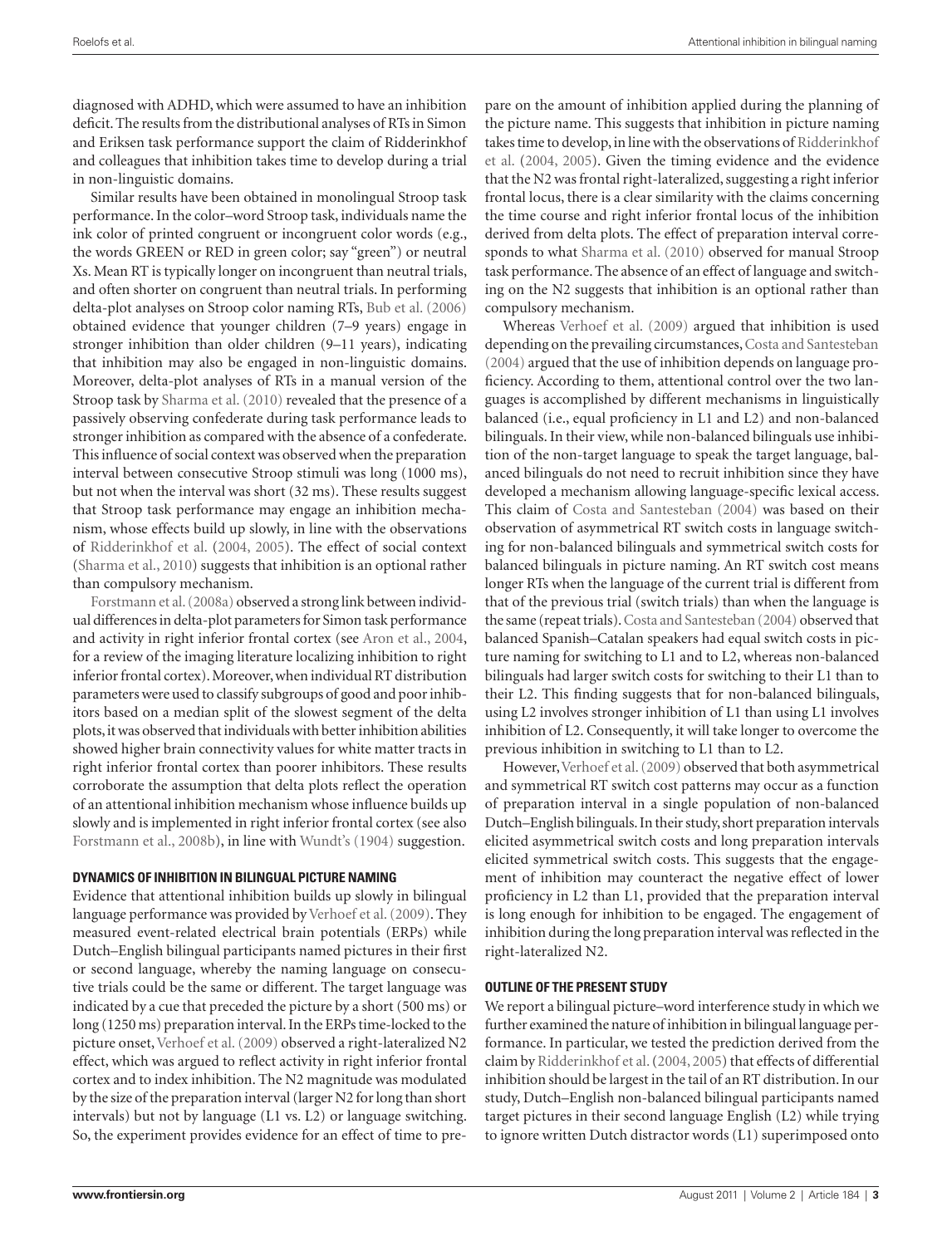the pictures. The target pictures and distractor words were semantically related (e.g., picture of a rabbit, say "rabbit"; distractor word HERT, *deer*), unrelated (e.g., word STOEL, *chair*), or translation equivalents (e.g., KONIJN, *rabbit*). In addition, a series of Xs was superimposed on the picture in the control condition. Previous research has demonstrated semantic interference effects (i.e., longer RTs on semantically related than unrelated trials), lexicality effects (i.e., longer RTs on unrelated than control trials), and translation effects (i.e., longer RTs on unrelated than translation trials), see Costa et al. (1999) and Hermans et al. (1998), among others.

The interference effects from distractor words suggest that there are differential needs for inhibition on the different trial types. In particular, if the amount of inhibition depends on the magnitude of lexical activation (cf. Green, 1998), more inhibition is required on semantically related than unrelated trials and on unrelated than neutral and translation trials. If inhibition is a mechanism of attentional control in bilingual performance, and inhibition is a domaingeneral mechanism with a dynamics as assessed by Ridderinkhof et al. (2004, 2005), then the differential need for inhibition on the different trial types should be reflected in the tail of the corresponding RT distributions. In particular, the magnitude of the semantic, lexicality, and translation effects should decrease with increasing RT, more so with smaller effect sizes (presumed to reflect strong inhibition) than with larger effect sizes (presumed to reflect weaker inhibition), following Ridderinkhof (2002). In contrast, if inhibition is not applied in the present study or has different dynamic properties than inhibition in other performance domains (e.g., in the Simon, Eriksen, and Stroop tasks), then condition differences in RT should monotonically increase with increasing RT, and delta plots should not level off differentially among trial types depending on mean distractor effect.

In addition, we compared the delta plots between high- and low-proficiency individuals. It has been argued that bilingual individuals have enhanced inhibition abilities compared to monolingual individuals, as assessed for the non-linguistic Simon task (Bialystok et al., 2004) and the Eriksen flanker task (e.g., Costa et al., 2008). The idea is that the constant need to inhibit one of the two languages (i.e., the non-target one) provides bilinguals with an enhanced ability to ignore distracting and irrelevant stimuli, not only in linguistic tasks, but also in non-linguistic ones. However, Colzato et al. (2008) found no evidence for enhanced inhibition when comparing monolingual and bilingual individuals with regard to stop signal performance, inhibition of return, and the attentional blink, which all three can be argued to tap into aspects of inhibition. This suggests that the enhanced inhibition is restricted to Stroop-like circumstances, such as present in the Simon and Eriksen tasks. According to Green (1998), lexical competitors are more highly activated for high-proficiency as compared with low-proficiency bilinguals, and so these lexical competitors require a greater degree of inhibition. This implies that the inhibition ability develops along with skill in L2. If the inhibition ability depends on the level of skill in L2 and is reflected in performance on Stroop-like tasks, one would expect enhanced inhibition for high- compared with low-proficiency individuals in the present picture–word interference experiment. In particular, the delta plots should level off more for high- than low-proficiency individuals. Furthermore, if delta plots level off differentially depending on effect type (i.e., semantic, translation, lexicality), this would suggest that individuals engage inhibition differently depending on the prevailing circumstances.

# **Materials and methods**

# **Participants**

The experiment was carried out with a group of 16 students of Radboud University Nijmegen, the Netherlands. Their mean age was 23.3 years ( $SD = 2.86$ ). All participants were native speakers of Dutch with normal or corrected-to-normal vision, who learned English as a second language. The students participated in return of either payment or course credits.

A 17-item self-rating questionnaire was used to obtain proficiency scores. This questionnaire was composed of three main parts. In the first section (four items), participants indicated how well their English (L2) skills (reading, speaking, writing, and listening) were compared to Dutch (L1). The scores were on a five point scale, in which 1 represents that L2 skills were just as good as L1 skills and 5 represents that L2 skills were worse than L1 skills. On average, participants rated their proficiency for L2 compared to L1 as 2.94  $(SD = 0.84)$ . Thus, the participants were bilingually non-balanced. The second section (eight items) measured participants' use of L2 in different situations. Scores for L2 use were also measured at a five point scale, where 1 represents less than 1 h per week and 5 represents more than 10 h per week. On average, participants L2 use score was  $1.92$  (SD = 0.76). The last part of the questionnaire (five items) evaluated age of onset (which refers to the age at which participants started learning English) and number of years of L2 use. The mean onset of L2 was at 10.63 years of age  $(SD = 1.86)$ and L2 was used, on average, for 12.65 years  $(SD = 3.46)$ .

# **Materials and design**

From the picture gallery of the Max Planck Institute for Psycholinguistics (Nijmegen, the Netherlands), 32 pictured objects from eight different semantic categories (i.e., clothing, animals, transportation, buildings, weapons, service, furniture, and body parts) were selected together with their basic-level names in English and Dutch. **Table 1** lists the English target picture names and the Dutch translation equivalents that were used as distractor words. These pictures and distractors were chosen because they yielded clear semantic, lexicality, and identity effects in earlier studies (e.g., Roelofs, 2003, 2008; Roelofs and Verhoef, 2006). We tried to avoid the use of cognates. The pictures were white line drawings on a black background and they were digitized and scaled to fit into a virtual frame of 10 cm  $\times$  10 cm. The printed words were presented in white color in 36-point lowercase Arial font.

There was one independent variable concerning the picture– word stimuli, referred to as distractor type, with four levels: semantically related, unrelated, translation, and control. Each picture was combined with a distractor from the same semantic category (the semantically related condition), with a word from another semantic category (the unrelated condition), with a word that was the Dutch translation equivalent of the English picture name (the translation condition), or with a string of Xs (the control condition). The distractor conditions were created by recombining pictures and words. For example, the picture of a car (say "car") was combined with the Dutch word FIETS (*bicycle*) in the semantic condition,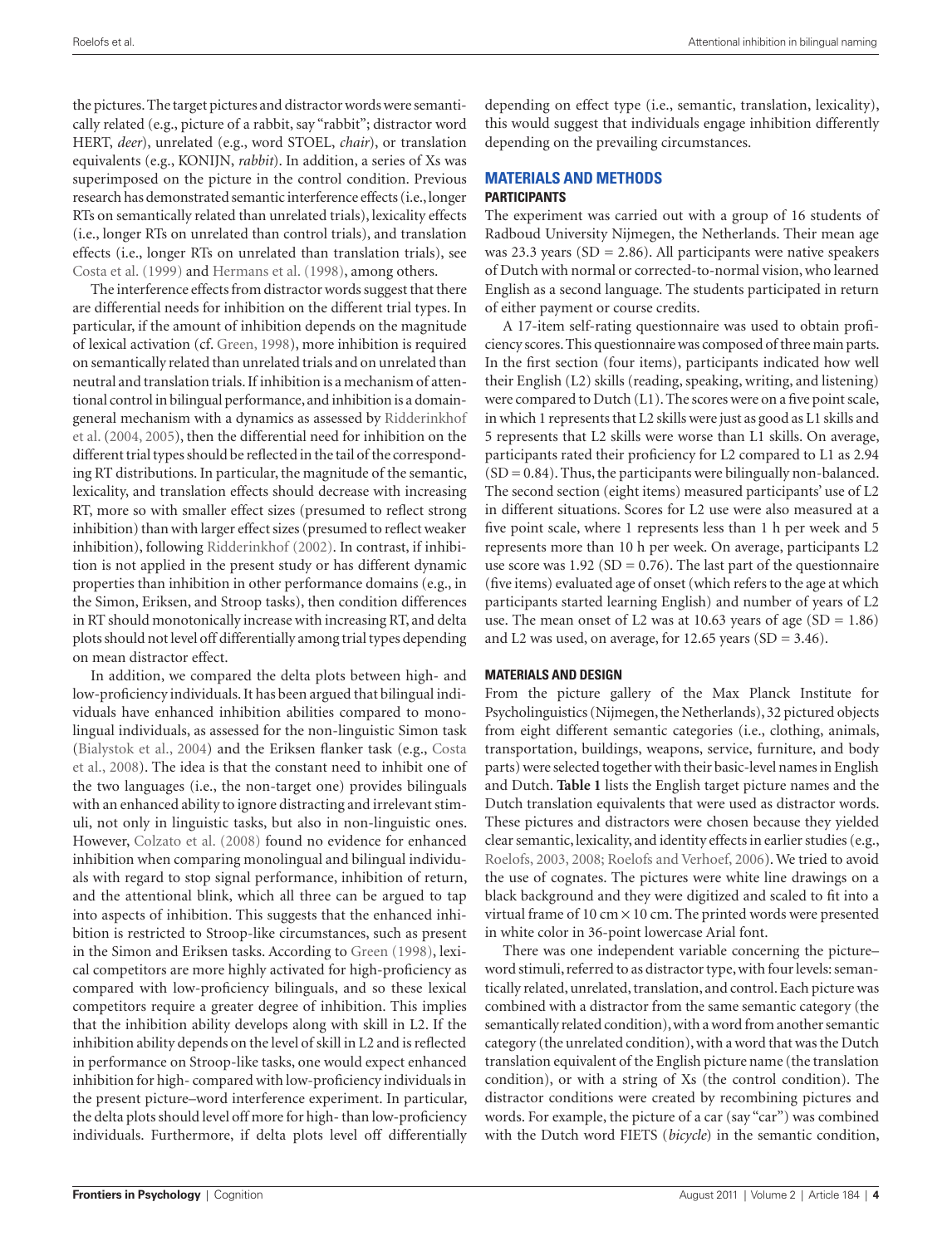| Table 1   Basic-level names of the pictures in English (the target |
|--------------------------------------------------------------------|
| language) and their Dutch translation equivalents.                 |

| <b>English name</b> | <b>Dutch name</b> | <b>English name</b> | Dutch name |
|---------------------|-------------------|---------------------|------------|
| car                 | auto              | cup                 | beker      |
| bicycle             | fiets             | plate               | bord       |
| airplane            | vliegtuig         | bowl                | kom        |
| truck               | vrachtwagen       | jug                 | kan        |
| toe                 | teen              | coat                | jas        |
| leg                 | been              | sweater             | trui       |
| nose                | neus              | skirt               | rok        |
| ear                 | oor               | dress               | jurk       |
| deer                | hert              | castle              | kasteel    |
| swan                | zwaan             | mill                | molen      |
| rabbit              | konijn            | factory             | fabriek    |
| turtle              | schildpad         | church              | kerk       |
| table               | tafel             | dagger              | dolk       |
| cupboard            | kast              | sword               | zwaard     |
| desk                | bureau            | rifle               | geweer     |
| chair               | stoel             | tomahawk            | bijl       |

with the Dutch word STOEL (*chair*) in the unrelated condition, with the Dutch translation equivalent AUTO (*car*) in the translation condition, and the Xs in the control condition. All target pictures and distractor words occurred equally often in each distractor type condition and they were repeated three times, yielding 384 trials in total. The order of presenting the stimuli across trials was randomized for each participant.

#### **Procedure and apparatus**

The participants were tested individually. They were seated in front of a CRT computer monitor and a microphone connected to an electronic voice key. The distance between participant and screen was approximately 70 cm, and the distance between participant and microphone was approximately 18 cm. Before the experiment began, participants were given a booklet that contained the set of experimental pictures and their names. They were asked to go through it in order to be familiarized with the pictures and their appropriate English names. After a participant had read the instructions, a block of 32 practice trials was administered in which the experimental pictures, combined with a row of Xs, were presented once and named in English. After this, testing began. A trial started with the presentation of a picture combined with a Dutch distractor word or the Xs for 250 ms followed by a black screen that lasted 2250 ms. The pictures were presented in the center of the screen and the distractor words were presented in the center of the pictures. The vocal response latency was measured to the nearest millisecond from target stimulus onset (with a time-out of 2500 ms). The presentation of stimuli and the recording of responses were controlled by Presentation Software (Neurobehavioral Systems, Albany, CA, USA).

#### **Data analysis**

For each trial, the experimenter coded the response for errors. Five types of incorrect responses were distinguished: wrong pronunciation of the word, wrong response word (e.g., the response word was given in Dutch instead of English), disfluency, voice key triggered

by a non-speech sound, and recording failures. Incorrect responses and RTs below 100 ms were discarded from the statistical analyses of the RTs. The mean RTs were submitted to analyses of variance. The analyses were performed both by participants  $(F_1)$  and by items  $(F_2)$ . Distractor type was tested within participants and within items. In addition, the responses coded as correct or incorrect were submitted to binomial logistic regression analysis with distractor type as predictor (cf. Jaeger, 2008). An alpha level of 0.05 was used for all statistical tests. Following common parlance in the literature, we refer to statistical findings with *p*-values of between 0.05 and 0.10 as "marginally significant."

To obtain the delta plots, the RTs for each participant and distractor type were rank ordered and divided in five RT quintiles (bins) of equal or near-equal size. Next, the mean RT was determined for each quintile in each distractor condition. The delta plots for the semantic, translation, and lexicality effects were obtained by computing, for each quintile, the RT difference between, respectively, the semantically related and unrelated conditions (the semantic effect), unrelated and translation conditions (the translation effect), and the unrelated and control conditions (the lexicality effect).

To assess whether more inhibition leads to smaller distractor effects, we computed the magnitude of the semantic, translation, and lexicality effects for each participant. Next, median splits were made based on distractor effect sizes, referred to as *smaller* and *larger*, and delta plots were derived for each group (smaller, larger) and type of effect (i.e., semantic, translation, and lexicality). Similarly, median splits were made on the basis of proficiency (i.e., the mean scores for the self-ratings of skill in L2 in the first section of the questionnaire), referred to as *higher* vs. *lower*, and delta plots were derived for each group (higher, lower) and type of effect (i.e., semantic, translation, and lexicality). Because of equal skill scores for some participants, the median split yielded two proficiency groups of unequal size: There were nine participants in the high-proficiency group and seven participants in the lowproficiency group. The mean proficiency scores of the high- and low-proficiency groups were 2.31 and 3.75, respectively, which differed significantly,  $F(1,14) = 46.52$ ,  $p < 0.001$ .

To assess whether the delta plots were different depending on mean distractor effect (smaller, larger) or proficiency (higher, lower), analyses of variance were performed on the slopes of the delta plots as a function of mean distractor effect size and proficiency, following Ridderinkhof and colleagues (Ridderinkhof, 2002; Ridderinkhof et al., 2004, 2005), Bub et al. (2006), and Sharma et al. (2010). For these analyses, slopes were computed for the delta-plot segments connecting the data points of consecutive quintiles (q1–2, q2–3, q3–4, and q4–5). The slope of the line segment connecting quintiles 1 and 2 was defined as the delta of quintile 2 minus that of quintile 1 divided by the difference in mean RT (across the two conditions used to compute the delta value) between quintile 2 and quintile 1 (e.g., De Jong et al., 1994; Ridderinkhof, 2002; Ridderinkhof et al., 2004, 2005). In a similar manner, the slopes of the other segments were determined. To assess whether the slopes were different depending on mean distractor effect or proficiency, analyses of variance were conducted on the slopes of consecutive quintile pairs with the within-participants factor quintile pair (q1– 2, q2–3, q3–4, q4–5) and the between-participants factor effect size (smaller, larger) or proficiency (lower, higher). Following earlier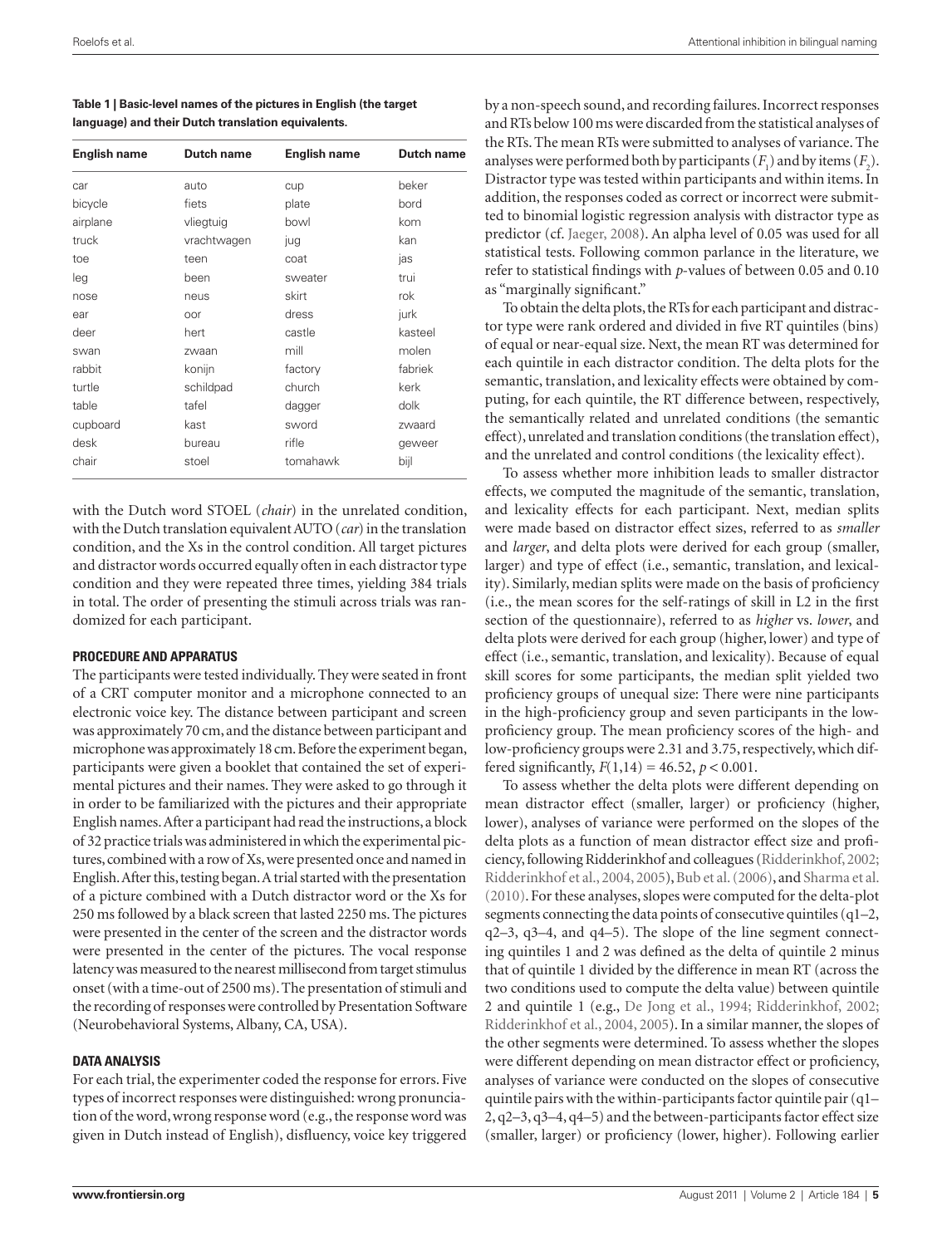research, the delta plots were constructed such that the RT values on the horizontal axis were the means of the RTs in the two conditions used to compute each delta value (De Jong et al., 1994; Ridderinkhof, 2002; Ridderinkhof et al., 2004, 2005; Bub et al., 2006; Sharma et al., 2010).

# **Results**

# **Mean performance**

**Table 2** presents the mean RTs for correct trials, their SD, and mean percentages of errors for each distractor type. RTs were longer for the semantically related and unrelated conditions compared with the translation and control conditions. Interference was found for semantically related distractors relative to unrelated ones (the mean semantic interference effect was 51ms), and for unrelated distractors relative to control distractors (the mean lexicality effect was 69 ms). Moreover, interference was found for the unrelated condition relative to the translation condition (the mean translation effect was 95ms). More errors were made when participants had to name a picture combined with a semantically related distractor than when the picture was presented combined with any of the other distractors.

The statistical analysis of the naming RTs yielded main effects of distractor type,  $F_1(3,45) = 46.80, p < 0.001, \eta_p^2 = 0.76;$  $F_2(3,93) = 53.97, p < 0.001, \eta_p^2 = 0.64$ . Pairwise comparisons showed significant results for the semantic interference effect,

**Table 2 | Mean response time (MRT, in milliseconds), standard deviations (SD), and percentage error (PE) per distractor type.**

| <b>MRT</b> | SD  | PE  |
|------------|-----|-----|
| 860        | 222 | 5.2 |
| 911        | 245 | 8.6 |
| 765        | 211 | 2.9 |
| 791        | 215 | 3.6 |
|            |     |     |

*t* 1 (15) = 4.71, *p* < 0.001, *t* 2 (31) = 4.02, *p* < 0.001; for the translation effect,  $t_1(15) = 5.46$ ,  $p < 0.001$ ,  $t_2(31) = 8.19$ ,  $p < 0.001$ ; and for the lexicality effect,  $t_1(15) = 5.05$ ,  $p < 0.001$ ,  $t_2(31) = 6.90$ ,  $p < 0.001$ .

Logistic regression analyses of the error percentages revealed that the log-odds of having a correct response in the unrelated condition were 1.71 higher compared to giving a correct response in the semantically related condition (the semantic effect), β coefficient =  $0.54$ ,  $SE = 0.15$ , Wald  $Z = 3.64$ ,  $p < 0.001$ . When a translation equivalent was presented as distractor, the log-odds of having a correct response in comparison to an unrelated distractor (i.e., the translation effect) were 1.85 times higher, β coefficient =  $0.62$ ,  $SE = 0.19$ , Wald  $Z = 3.19$ ,  $p = 0.001$ . Finally, when a control distractor was presented, the log-odds of having a correct response were 1.47 times higher than when an unrelated distractor was presented (the lexicality effect),  $\beta$  coefficient = 0.39, SE = 0.18, Wald  $Z = 2.14$ ,  $p = 0.032$ . These analyses show that the effects in the errors are in the same direction as the RT effects, which indicates that there is no speed–accuracy trade-off in the data.

#### **Delta-plot analyses**

The groups (created by median splits based on distractor effect size) differed in the magnitude of the semantic effect (16 vs. 81 ms),  $F(1,14) = 26.43$ ,  $p < 0.001$ , the translation effect (48 vs. 115 ms), *F*(1,14) = 13.87, *p* = 0.002, and the lexicality effect (25 vs. 114 ms),  $F(1,14) = 28.98$ ,  $p < 0.001$ . **Figure 2** gives the delta plots for the semantic, translation, and lexicality effects as a function of relative mean effect size (smaller, larger). The figure shows that the magnitude of the semantic, translation, and lexicality effects increases with increasing RT when the mean effect size is relatively large (presumed to reflect weak inhibition), whereas the magnitude of the effects levels off when the mean effect size is relatively small (presumed to reflect stronger inhibition). The fact that the delta plots for the smaller effect sizes leveled off (i.e., they are negative going) suggests that inhibition was present.

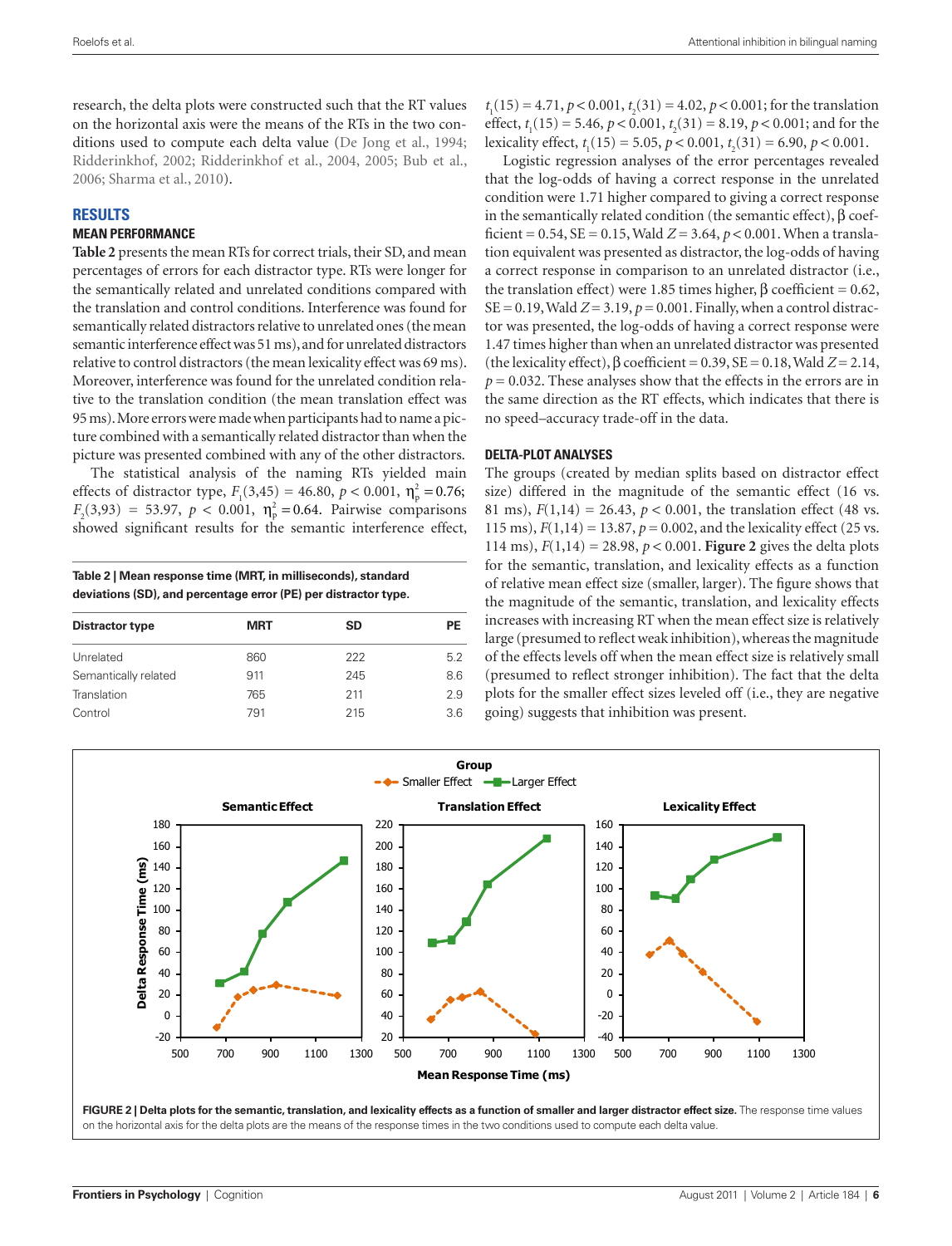The difference in delta plots between the larger and smaller mean distractor effects was confirmed by statistical analyses of the slopes. For the semantic effect, the slopes differed between effect sizes significantly for the segment  $q2-3$ ,  $F(1,14) = 7.93$ ,  $p = 0.014$ ,  $MSE = 0.056$ , but not for the other segments,  $q1-2$ ,  $F(1,14) = 1.55$ , *p* = 0.23, MSE = 0.088; q3–4, *F*(1,14) = 2.20, *p* = 0.16, MSE = 0.087;  $q4–5, F(1,14) = 0.68, p = 0.43, MSE = 0.136$ . For the translation effect, the difference in slope as a function of effect size was marginally significant for the segment  $q4-5$ ,  $F(1,14) = 4.26$ ,  $p = 0.058$ ,  $MSE = 0.085$ , but not for the other segments,  $q1-2$ ,  $F(1,14) = 1.18$ , *p* = 0.30, MSE = 0.058; q2–3, *F*(1,14) = 2.19, *p* = 0.16, MSE = 0.061;  $q3-4$ ,  $F(1,14) = 2.73$ ,  $p = 0.12$ , MSE = 0.107. Finally, for the lexicality effect, the slopes differed as a function of effect size for the segment  $q2-3$ ,  $F(1,14) = 14.82$ ,  $p = 0.002$ , MSE = 0.053, and the segment q3–4,  $F(1,14) = 5.32$ ,  $p = 0.037$ , MSE = 0.093, but not for the other segments,  $q1-2$ ,  $F(1,14) = 0.49$ ,  $p = 0.50$ , MSE = 0.109;  $q4-5$ ,  $F(1,14) = 2.59$ ,  $p = 0.13$ , MSE = 0.086.

**Figure 3** gives the delta plots for the semantic, translation, and lexicality effects as a function of relative proficiency (higher, lower) based on the self-ratings of the level of skill in L2. The figure shows that the magnitude of the translation and lexicality effects increases with increasing RT for the low-proficiency individuals but not or much less for the high-proficiency individuals. Moreover, the magnitude of the semantic effect increases with increasing RT for the high-proficiency individuals, but much less for the low-proficiency ones.

The difference in delta plots between the proficiency groups was confirmed by statistical analyses of the slopes. For the semantic effect, the difference in slope between groups was marginally significant for the segment  $q2-3$ ,  $F(1,14) = 4.28$ ,  $p = 0.058$ , MSE = 0.068, significant for segment q3–4, *F*(1,14)=8.65, *p*=0.011, MSE=0.062, but not for the other segments  $q1-2$ ,  $F(1,14) = 0.06$ ,  $p = 0.80$ , MSE = 0.097; q4–5, *F*(1,14) = 0.02, *p* = 0.88, MSE = 0.142. For the translation effect, the difference in slope between groups was

significant for segment  $q2-3$ ,  $F(1,14) = 4.86$ ,  $p = 0.045$ , MSE = 0.052, and segment  $q3-4$ ,  $F(1,14) = 6.26$ ,  $p = 0.025$ , MSE = 0.088, but not for the other segments,  $q1-2$ ,  $F(1,14) = 1.42$ ,  $p = 0.25$ , MSE = 0.057;  $q4–5, F(1,14) = 0.83, p = 0.38, MSE = 0.105. Finally, for the lexicality$ effect, the slopes differed as a function of group for the segment  $q2-3$ ,  $F(1,14) = 12.20$ ,  $p = 0.004$ , MSE = 0.059, and the segment  $q3-4$ ,  $F(1,14) = 13.87$ ,  $p = 0.002$ , MSE = 0.065, but not for the other segments,  $q1-2$ ,  $F(1,14) = 0.37$ ,  $p = 0.55$ , MSE = 0.110;  $q4-5$ ,  $F(1,14) = 1.10, p = 0.31, MSE = 0.094.$ 

The inhibition effects appear ubiquitous. Yet, the observed patterns raise the question of the specificity of effects. If the differential delta-plot effects indicate effects of inhibition, then differential delta-plot effects should *not* be found when delta plots are computed for experimental factor effects that should not involve inhibition. In particular, differential delta plots should not be obtained for median splits based on factors that do not load on inhibition, such as mean RT or age (given that all participants were young). To assess the specificity of the delta-plot effects, we computed delta plots for groups based on median splits of mean RT and age.

The groups created by median splits based on naming speed differed in mean RT (766 vs. 897 ms), *F*(1,14) = 17.57, *p* = 0.001. However, the analyses of the slopes yielded no difference between the mean RT groups for the semantic effect, all *p*s > 0.21, the translation effect, all *p*s > 0.17, and the lexicality effect, all *p*s > 0.17. Moreover, the groups created by median splits based on age differed in mean age (21 vs. 25 years), *F*(1,14) = 19.93, *p* = 0.001. However, the analyses of the slopes yielded no difference between the age groups for the semantic effect, all *p*s > 0.25, the translation effect, all *p*s > 0.18, and the lexicality effect, all *p*s > 0.14. These analyses revealed that although the groups differed statistically in mean RTs and age, the delta plots for the semantic, lexicality, and translation effects did not differ. This suggests that the delta-plot effects are specific to experimental factors differing in inhibition, such as effect size and proficiency.

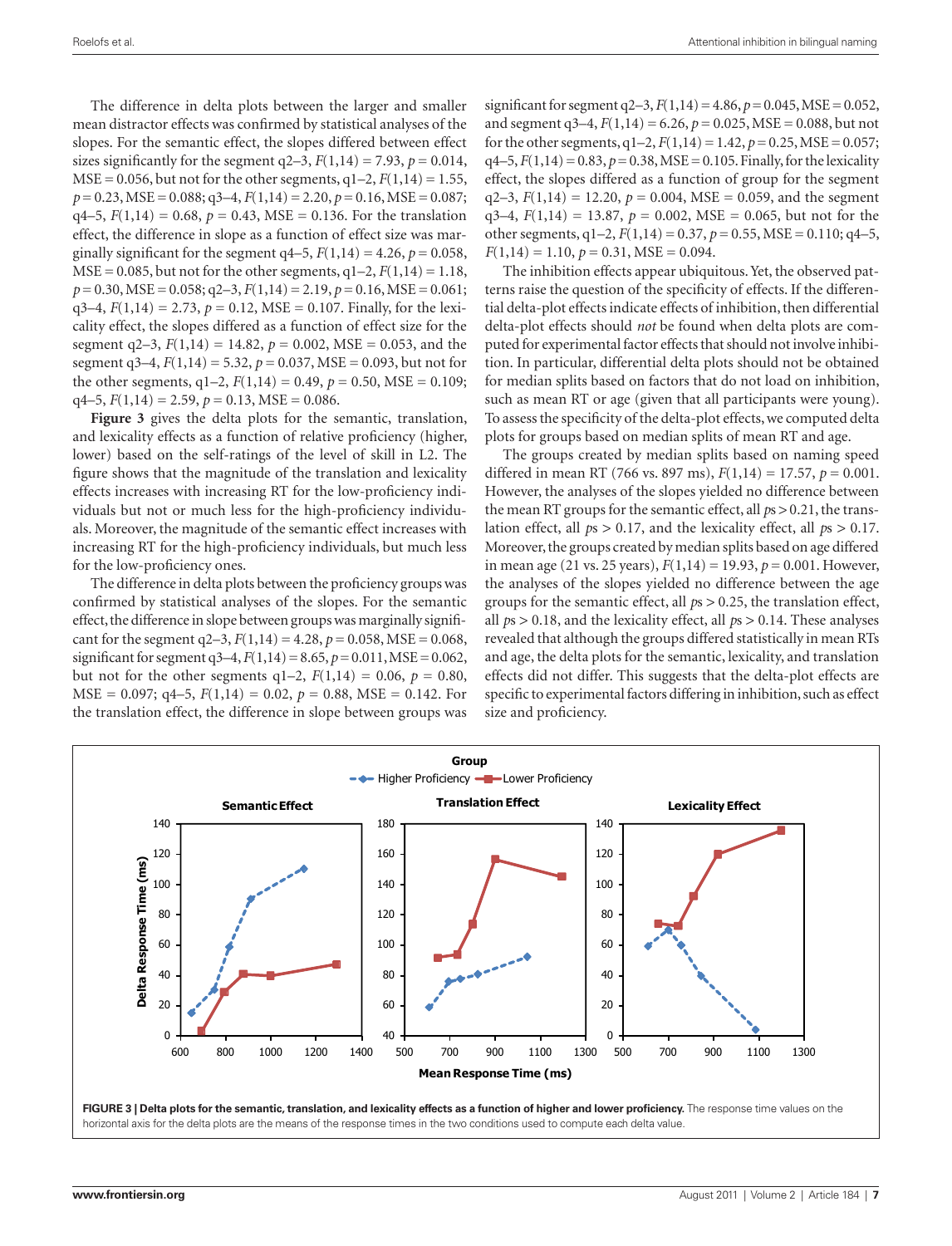# **Discussion**

Prior evidence from delta-plot analyses suggests that differential effects of attentional inhibition are largest in the tail of an RT distribution in non-linguistic and monolingual performance domains (e.g., Ridderinkhof, 2002; Ridderinkhof et al., 2004, 2005; Bub et al., 2006; Sharma et al., 2010). The reported experiment examined whether this also holds for bilingual performance by conducting delta-plot analyses of picture naming RTs. Dutch–English bilingual speakers named pictures in English while trying to ignore superimposed Dutch distractor words or neutral series of Xs. Picture name and distractor word were semantically related, unrelated, or translations. The mean RTs revealed semantic, translation, and lexicality effects. The delta pots revealed that the magnitude of the distractor effects flattened with increasing RT, more so when the mean distractor effect was smaller (presumed to reflect strong inhibition) as opposed to larger (presumed to reflect weaker inhibition). Moreover, the delta plots leveled off with increasing RT more for high- than low-proficiency individuals in the unrelated than the control and translation conditions, whereas the reverse held for the semantically related condition.

# **Dynamics of inhibition**

The present observation that the magnitude of the distractor effects leveled off with increasing RT, more so when the mean effect size was smaller than when it was larger, corresponds to what Ridderinkhof (2002) observed using the non-linguistic Simon task. In his study, the delta plots leveled off more in participants with relatively small Simon effects than in participants with relatively large Simon effects. According to Ridderinkhof et al. (2004, 2005), this suggests that inhibition builds up slowly during a trial in non-linguistic domains. The present evidence on the dynamics of inhibition also agrees with the evidence of Verhoef et al. (2009) that inhibition takes time to develop in bilingual language performance. In that study, it was observed that the magnitude of a right-lateralized N2 effect was modulated by the size of the preparation interval, but not by language or language switching. The effect of preparation interval suggests that inhibition builds up slowly during a trial, in line with the observations of Ridderinkhof and colleagues. However, the absence of an effect of language and switching on the N2 suggests that inhibition is an optional rather than compulsory mechanism.

The evidence for inhibition in the present experiment raises the question what exactly is inhibited in the bilingual picture–word interference task. Inhibition may concern responding to the distractor or in the irrelevant language. If language rather than distractor were inhibited, differences among distractor word conditions (i.e., semantically related, translation, unrelated) are not to be expected, unless the distractor words activate their language information to different degrees depending on the type of distractor. Thus, it is more likely that the inhibition concerns responding to the distractor word (cf. Bub et al., 2006; Sharma et al., 2010). This inhibition of distractor word processes may not be specific to bilingual performance (i.e., L2 naming), but presumably reflects the fact that distractor words have to be ignored in the picture–word interference paradigm, regardless of their language.

Another issue raised by the present findings is at what level of processing the interference effects occur. Whereas some researchers argue that the effects arise during picture name selection

(Roelofs, 2003), others maintain that the effects arise during perceptual/conceptual encoding of the picture (Dell'Acqua et al., 2007; Van Maanen et al., 2009). In a recent study, we examined the time course of semantic, translation, and lexicality effects in overt picture naming by means of ERP recordings (Roelofs et al., submitted). The materials were the same as in the present study.

Predictions for the onset of the distractor effects in the ERPs were based on estimates of the timing of processing stages underlying word production provided by an influential meta-analysis by Indefrey and Levelt (2004). According to these estimations, based on an average naming latency of 600 ms, the stage of perceptual and conceptual encoding is completed around 150–200 ms after picture onset, after which lexical selection starts. As in the present study, the mean naming latencies in our bilingual EEG study were longer than 600 ms, namely around 840 ms in the control condition. Taking 840 ms as the mean naming latency, and scaling the estimates to this mean, gives us 280 ms as the end of the time window of perceptual and conceptual encoding and as the point in time at which the operation of word selection is initiated. If the effects emerge during perceptual and conceptual encoding, they should emerge in the EEG in a time window that extends at most to 280 ms post picture onset, whereas if the effects arise during lexical selection, they should emerge after 280 ms post picture onset. The ERP data revealed that the semantic, translation, and lexicality effects started to emerge 300 ms after picture onset, suggesting that they occurred during the selection of the picture name.

In the present experiment, differences in delta plots as a function of effect size and proficiency tended to occur in segments q2–3 and q3–4, but not in the other segments. The absence of a difference in the first segment q1–2 supports the assumption that inhibition takes some time to develop. Apparently, after some initial build up of inhibition over time, differences in delta-plot slopes as a function of effect size and proficiency started to arise, as reflected in the middle delta-plot segments q2–3 and q3–4. However, differences in slopes tended to be absent in the last segment q4–5. This suggests that participants did not maintain a high level of inhibition throughout a trial. One possibility is that maintaining inhibition requires effort, which participants were willing to invest for some period during a trial but not throughout a whole trial. Alternatively, it may have been impossible for the participants to keep up a high level of inhibition for a longer period (cf. De Jong et al., 1999). Either way, if inhibition diminishes toward the end of a trial, differences in delta-plot slopes as a function of effect size and proficiency will also disappear, as observed in the present experiment.

# **Role of proficiency**

It has been argued that bilingual individuals have enhanced inhibition capabilities compared to monolingual individuals (Bialystok et al., 2004; Costa et al., 2008), because of their more frequent use of inhibition. According to Green (1998), lexical competitors in the other language are more activated for high- than low-proficiency bilinguals and so require a greater degree of inhibition. As a result, the inhibition ability should improve with increased proficiency. Consequently, delta plots in bilingual picture–word interference should level off more for high- than low-proficiency individuals.

In the present study, the magnitude of the lexicality and translation effects increased with increasing RT for the low-proficiency individuals but not for the high-proficiency ones, in agreement with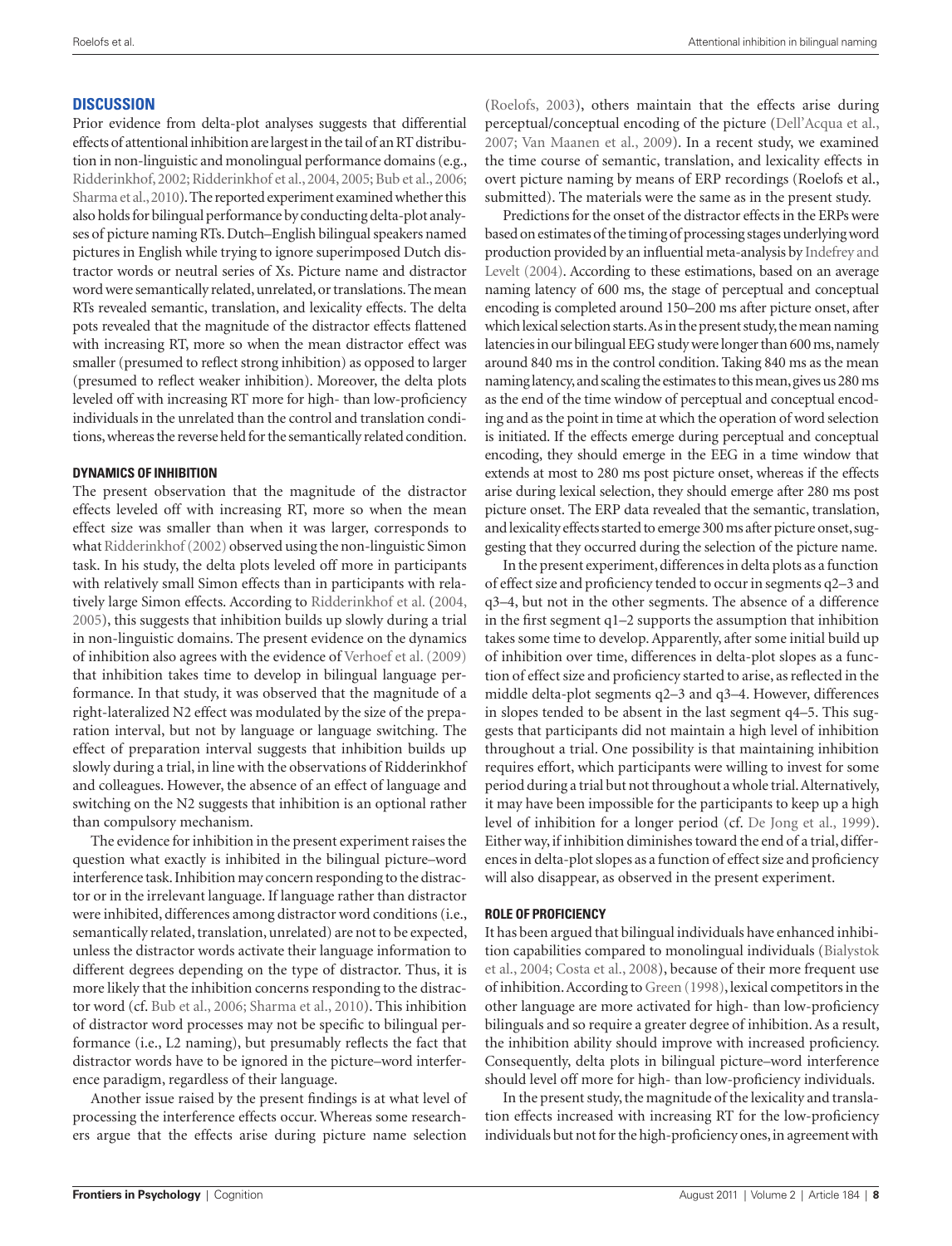the hypothesis that inhibition enhances with proficiency. Moreover, the magnitude of the semantic effect increased with increasing RT for the high-proficiency individuals, but much less for the lowproficiency ones. The present data suggest that the high-proficiency participants applied more inhibition than the low-proficiency participants on unrelated trials relative to the other trial types. This leads to a stronger decrease of the distractor effect with increasing RT for the lexicality and translation effects, and also leads to the opposite influence for the semantic effect.

As **Table 2** shows, mean RTs were longer on unrelated than translation and control trials, but shorter on unrelated than semantically related trials. Inhibition of unrelated distractors will reduce RTs on unrelated trials and consequently will reduce the difference in RT between the unrelated and translation trials (i.e., the translation effect), reduce the difference in RT between the unrelated and control trials (i.e., the lexicality effect), but *increase* the difference in RT between the unrelated and semantically related trials (i.e., the semantic effect). If the unrelated distractor words are more strongly inhibited by the high- than the low-proficiency participants, the difference in RT between unrelated and translation trials (i.e., the translation effect) will decrease more with increasing RT for the high- than the low-proficiency participants, as empirically observed. Moreover, the difference in RT between unrelated and control trials (i.e., the lexicality effect) will decrease more with increasing RT for the high- than the low-proficiency participants, also as observed. However, if the unrelated distractor words are more strongly inhibited by the high- than the low-proficiency participants, the difference in RT between unrelated and semantically related trials (i.e., the semantic effect) will *increase* more with increasing RT for the high- than the low-proficiency participants, as empirically observed.

The observation that the delta plots level off differentially depending on the type of effect (i.e., semantic vs. translation and lexicality) suggests that individuals engage inhibition differently depending on the prevailing circumstances. This implies that

#### **References**

- Abutalebi, J., and Green, D. (2007). Bilingual language production: the neurocognition of language representation and control. *J. Neurolinguistics*  20, 242–275.
- Aron, A. R. (2007). The neural basis of inhibition in cognitive control. *Neuroscientist* 13, 214–228.
- Aron, A. R., Robbins, T. W., and Poldrack, R. A. (2004). Inhibition and the right inferior frontal cortex. *Trends Cogn. Sci. (Regul. Ed.)* 8, 170–177.
- Bialystok, E., Craik, F. I. M., Klein, R., and Viswanathan, M. (2004). Bilingualism, aging, and cognitive control: evidence from the Simon task. *Psychol. Aging*  19, 290–303.
- Bub, D. N., Masson, M. E. J., and Lalonde, C. E. (2006). Cognitive control in children: Stroop interference and suppression of word reading. *Psychol. Sci.* 17, 351–357.
- Colzato, L. S., Bajo, M. T., van den Wildenberg, W., Paolieri, D.,
- Nieuwenhuis, S. T., La Heij, W., and Hommel, B. (2008). How does bilingualism improve executive control? A comparison of active and reactive inhibition mechanisms. *J. Exp. Psychol. Learn. Mem. Cogn.* 34, 302–312.
- Costa, A., Hernández, M., and Sebastián-Gallés, N. (2008). Bilingualism aids conflict resolution: evidence from the ANT task. *Cognition* 106, 59–86.
- Costa, A., Miozzo, M., and Caramazza, A. (1999). Lexical selection in bilinguals: do words in the bilingual's two lexicons compete for selection? *J. Mem. Lang.* 41, 365–397.
- Costa, A., and Santesteban, M. (2004). Lexical access in bilingual speech production: evidence from language switching in highly proficient bilinguals and L2 learners. *J. Mem. Lang.*  50, 491–511.
- De Jong, R., Berendsen, E., and Cools, R. (1999). Goal neglect and inhibitory limitations: dissociable causes

participants monitored progress on task performance on each trial and allocated attentional inhibition depending on their assessment of the distractor type (cf. Kahneman, 1973; Roelofs, 2007, 2008).

Costa and Santesteban (2004) argued that the use of inhibition depends on language proficiency. In their view, while nonbalanced bilinguals use inhibition to achieve language selectivity, balanced bilinguals do not use inhibition to accomplish this. As indicated earlier, this view of Costa and Santesteban (2004) has been challenged by Verhoef et al. (2009), who observed that whether inhibition is engaged may depend on the amount of preparation time in language switching in a single population of non-balanced Dutch–English bilinguals. The present results suggest that the use of inhibition by non-balanced bilinguals may not only depend on the preparation time, but also on the type of distractor. This corroborates the view that inhibition is an optional mechanism that is engaged depending on the prevailing circumstances.

# **Conclusion**

The present study provides evidence that inhibition is a mechanism of attentional control in bilingual language performance. In a bilingual picture–word interference experiment, the magnitude of semantic, translation, and lexicality effects decreased with increasing RT, more so when the mean distractor effect is smaller (presumed to reflect strong inhibition) than when it is larger (presumed to reflect weaker inhibition). This suggests that the influence of inhibition is largest toward the RT distribution tail, corresponding to what is observed in non-linguistic domains. Moreover, the delta plots suggested that more inhibition was applied by high- than low-proficiency individuals on unrelated trials than on the other trial types. These results support the view that inhibition is a domain-general mechanism that may be optionally engaged depending on the prevailing circumstances.

# **Acknowledgment**

This research was supported by a grant from the Netherlands Organisation for Scientific Research.

of interference effects in conflict situations. *Acta Psychol. (Amst)* 101, 379–394.

- De Jong, R., Liang, C.-C., and Lauber, E. (1994). Conditional and unconditional automaticity: a dual-process model of effects of spatial stimulus-response correspondence. *J. Exp. Psychol. Hum. Percept. Perform.* 20, 731–750.
- Dell'Acqua, R., Job, R., Peressotti, F., and Pascali, A. (2007). The picture-word interference effect is not a Stroop effect. *Psychon. Bull. Rev.* 14, 717–722.
- Duncan, J. (2010). *How Intelligence Happens*. Yale: Yale University Press.
- Finkbeiner, M., Almeida, J., Janssen, N., and Caramazza, A. (2006). Lexical selection in bilingual speech production does not involve language suppression. *J. Exp. Psychol. Learn. Mem. Cogn.* 32, 1075–1089.
- Forstmann, B. U., Jahfari, S., Scholte, H. S., Wolfensteller, U., van den Wildenberg, W. P. M., and Ridderinkhof, K. R. (2008a). Function and structure of

the right inferior frontal cortex predict individual differences in response inhibition: a model-based approach. *J. Neurosci.* 28, 9790–9796.

- Forstmann, B. U., van den Wildenberg, W. P. M., and Ridderinkhof, K. R. (2008b). Neural mechanisms, temporal dynamics, and individual differences in interference control. *J. Cogn. Neurosci.* 20, 1854–1865.
- Green, D. W. (1998). Mental control of the bilingual lexico-semantic system. *Biling. Lang. Cogn.* 1, 67–81.
- Hermans, D., Bongaerts, T., De Bot, K., and Schreuder, R. (1998). Producing words in a foreign language: can speakers prevent interference from their first language? *Biling. Lang. Cogn.*  1, 213–229.
- Indefrey, P., and Levelt, W. J. M. (2004). The spatial and temporal signatures of word production components. *Cognition* 92, 101–144.
- Jaeger, T. F. (2008). Categorical data analysis: Away from ANOVAs